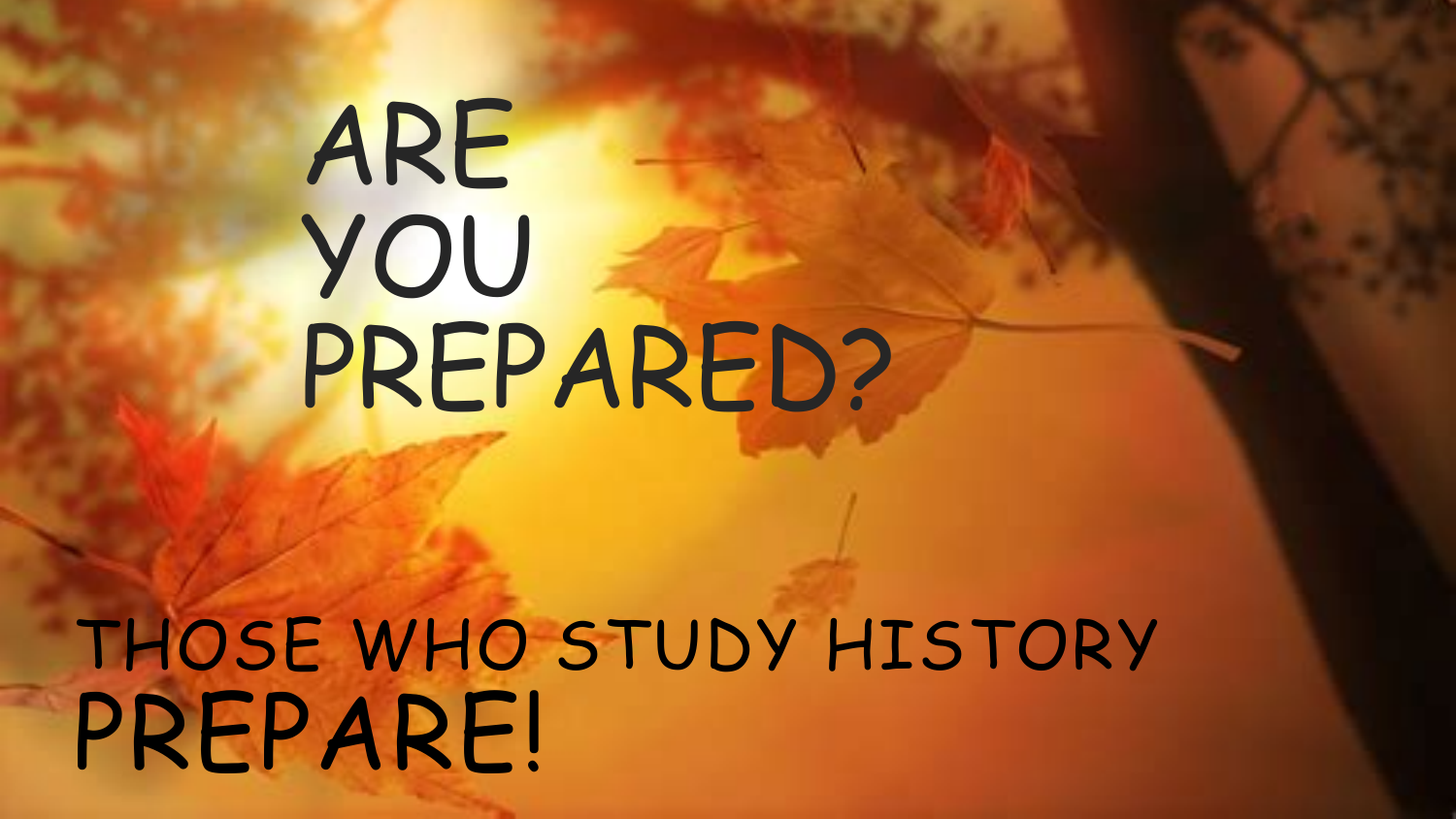# **WHERE TO BEGIN?**

- 1. Get your home ready for 2 weeks to 2 years of self-reliance
- 2. Be able to leave your home with only a moment's notice (Bug out Bags)
- 3. Prepare for emergencies that happen away from home (Get home bags and everyday carry)
- 4. Learn core skills and practice with your gear
- 5. Share and recruit

while continuing to learn and going beyond the basics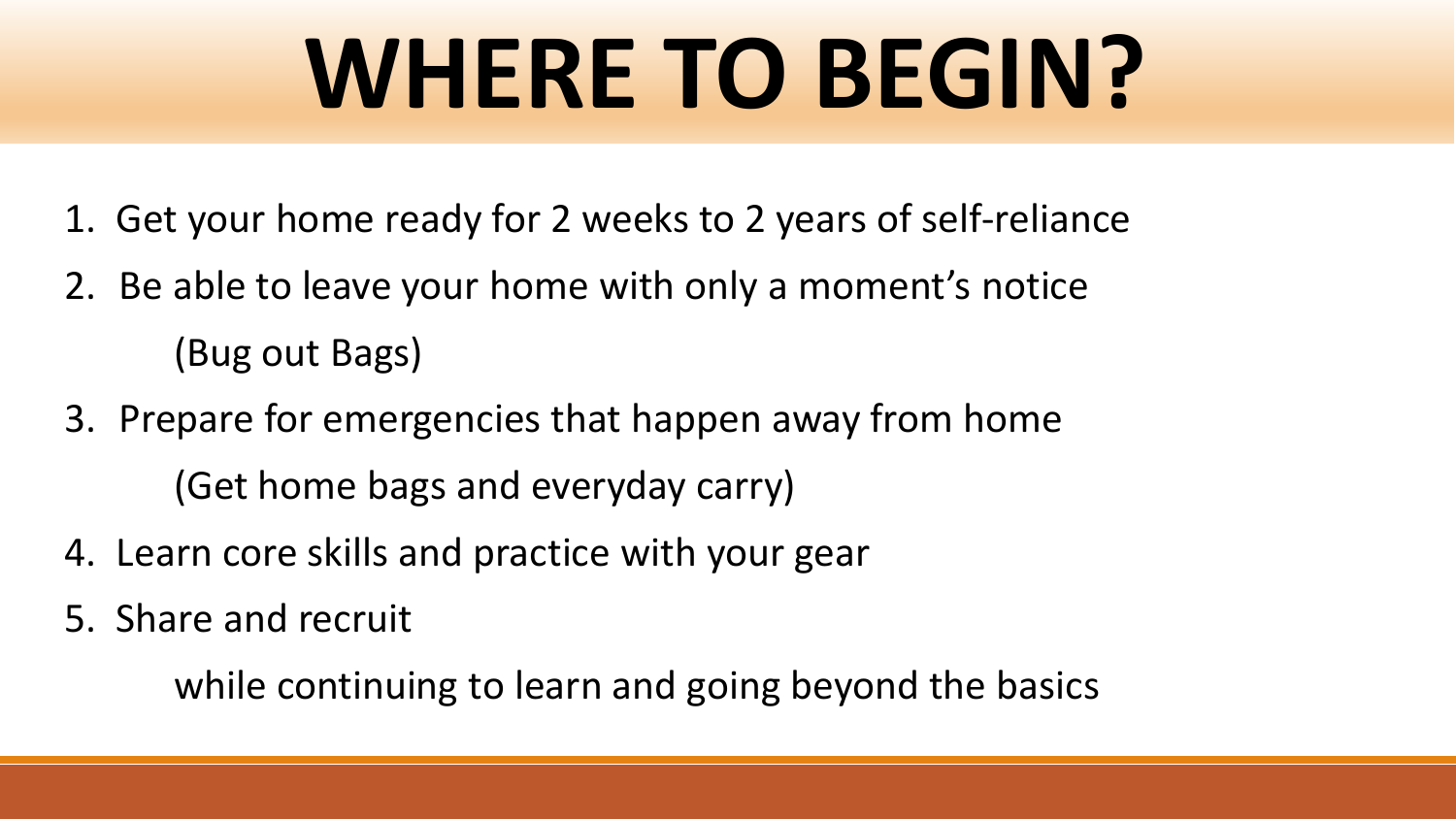Number of people affected by disaster type (1994-2013) (NB: deaths are excluded from the total affected)

- 55% 2.4 billion floods 25% 1.1 billion drought
- 15% 660 million storm 3% 121 million earthquake
- 2% 93 million extreme temperature

13 million other – mass movement, wildfires, volcanoes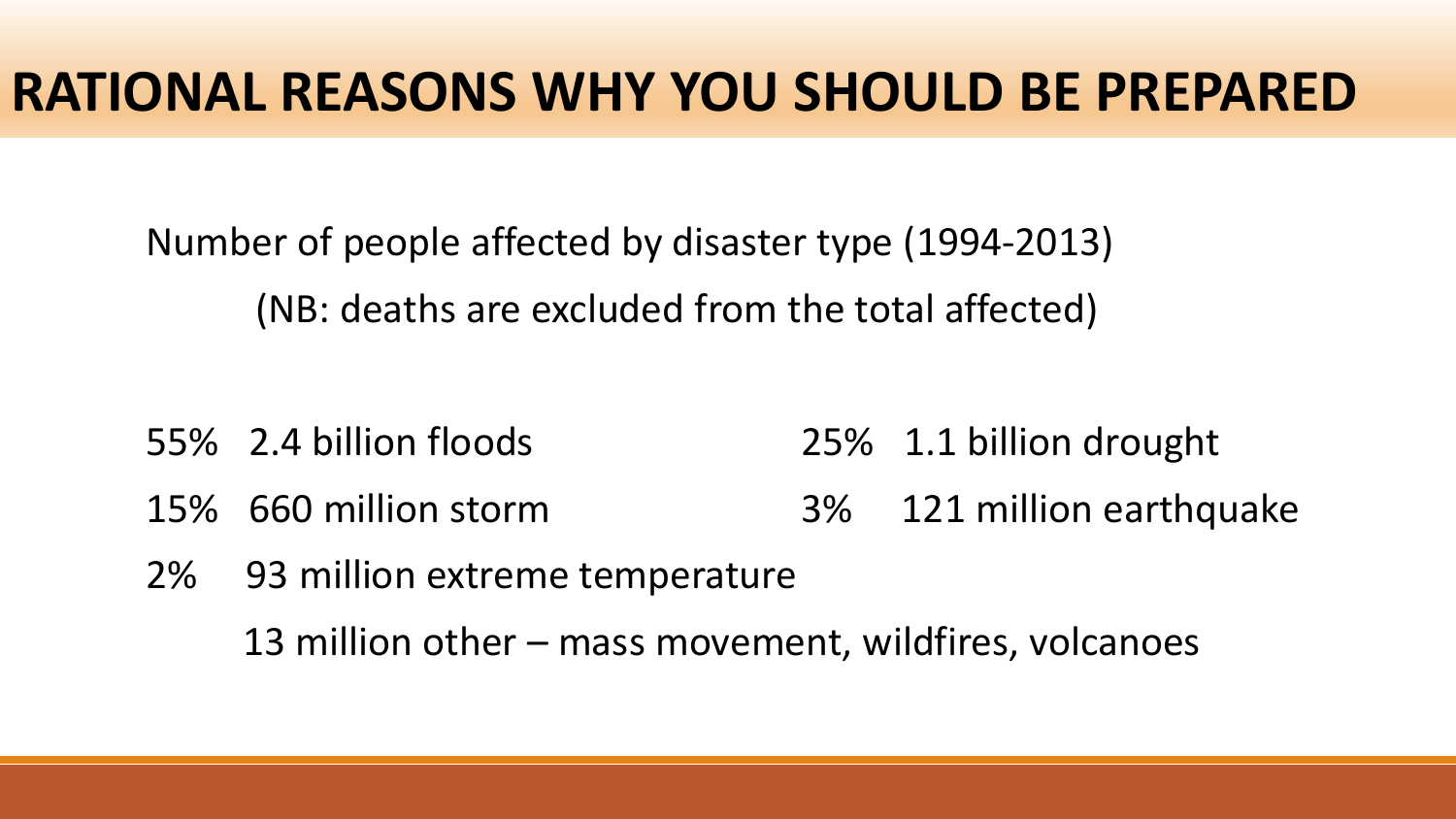#### **EVERY PERSON,**

**regardless of politics, age, income, location benefits from being prepared,** 

> **You** should be prepared. **Everyone** should be prepared.

Many preppers have seen forces in our world making things worse: mandates, targeted pipelines, viruses, supply chain interruptions, war, invasions, riots (Atlas Shrugged)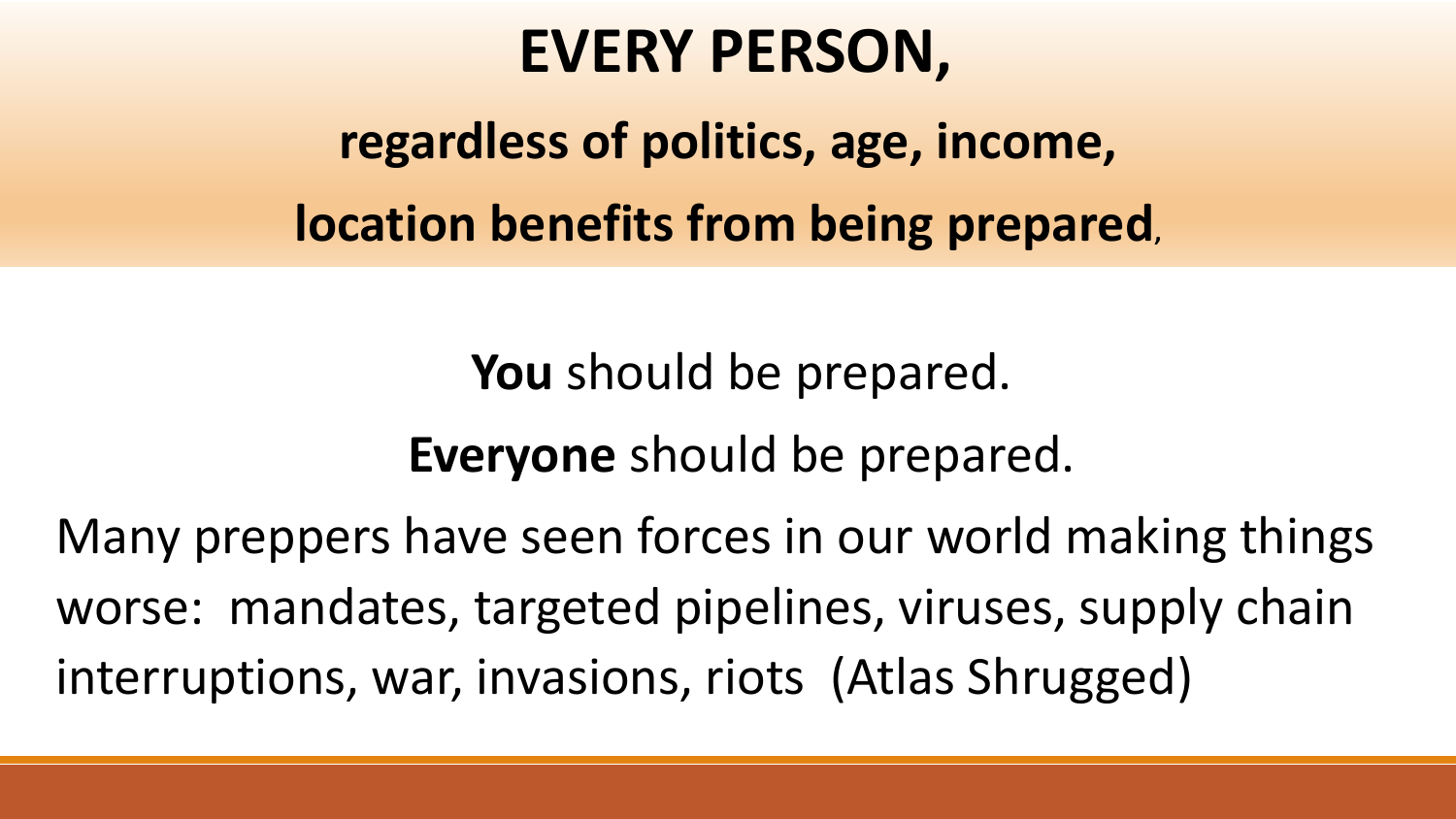#### **Our American abundance has made us lazy**

- Do you know how to make a fire, dress a wound, live without electricity?
- We should be ready for natural disasters and economic or government shut downs.
- Could you help yourself? Your family? Your neighbor?
- Peace of mind comes with being ready for unforeseen events.

#### **The next 10 years could be very challenging.**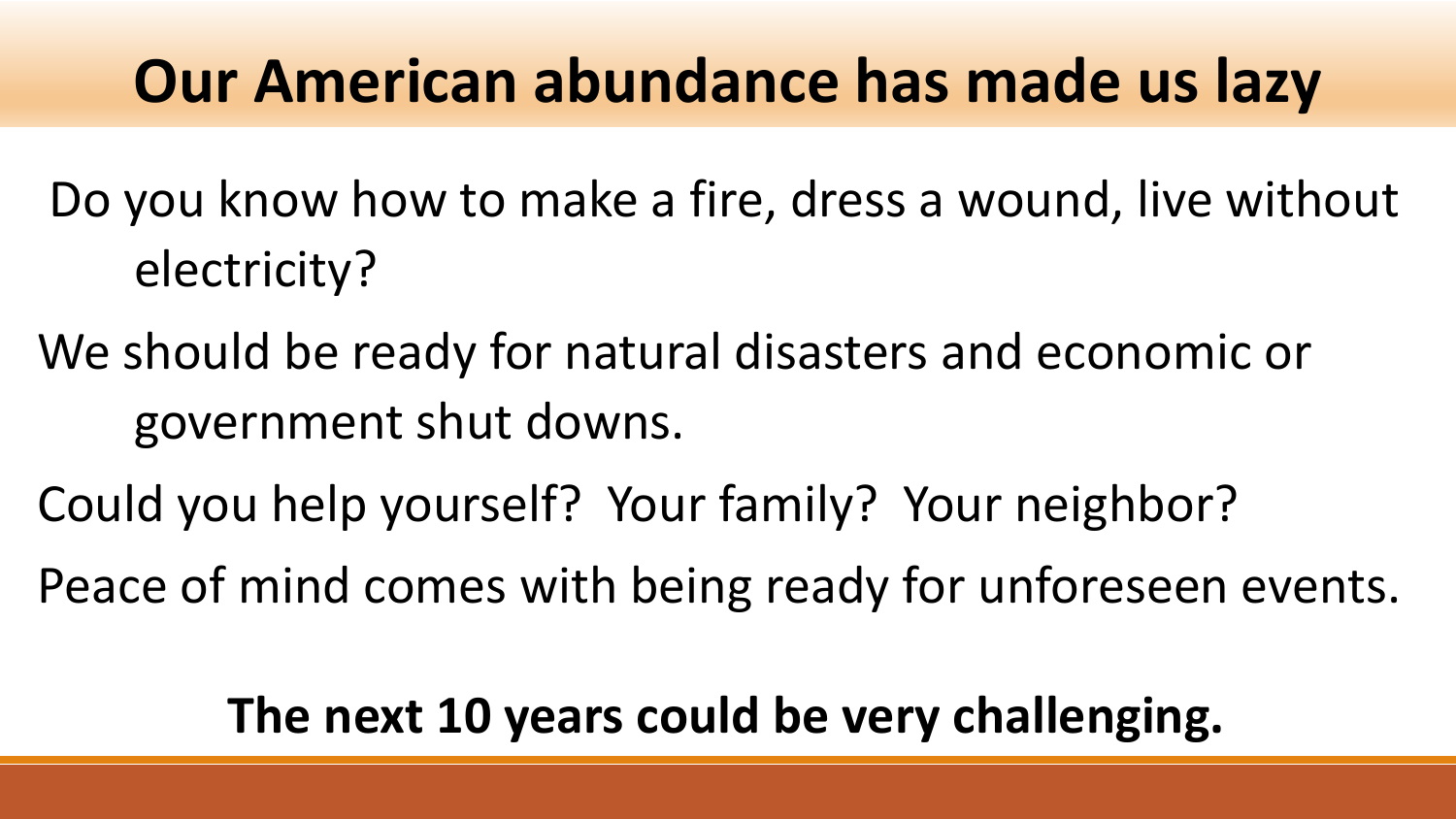# **TIPS AND COMMON MISTAKES**

#### **FOUNDATION: AIR, WATER, & SHELTER**

Many preppers refer to the RULE of 3s:

,

You can survive for 3 minutes without air,

3 hours without shelter in bad conditions,

3 days without water and 3 weeks without food.

**Also add 3 ways to do something, 3 solid contacts and 3 emergency plans**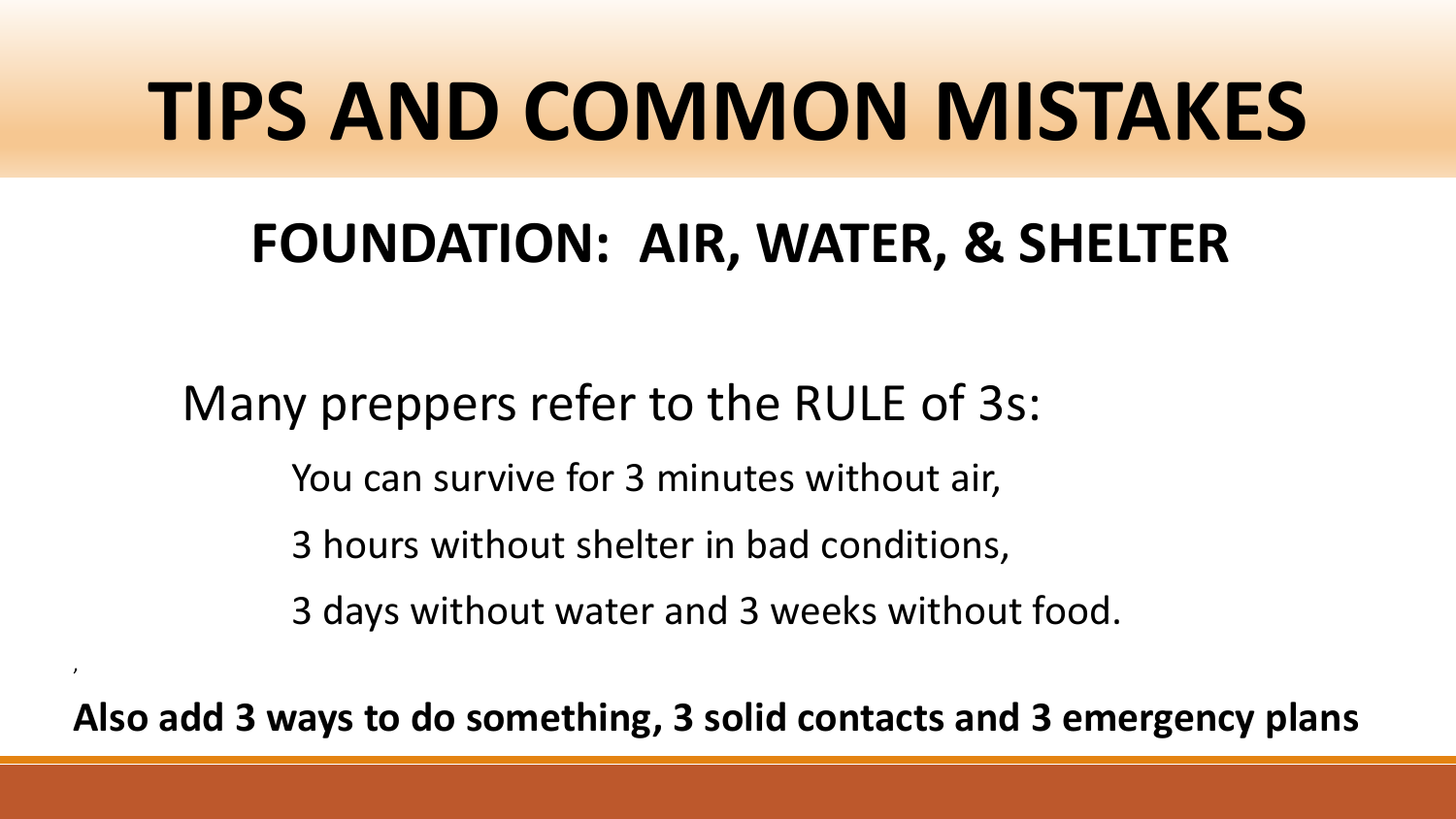## **AND THEN…….**

Once you're got those covered you can then think about the next layer and so on. At the top of the pyramid is self-actualization, which means things like enjoying hobbies and "finding yourself."

Use these two critical frameworks to keep your preparations grounded and prioritized. For example, it's much better to have four boring meals than two of your favorite meals. Believe it or not, we see people making these mistakes all the time.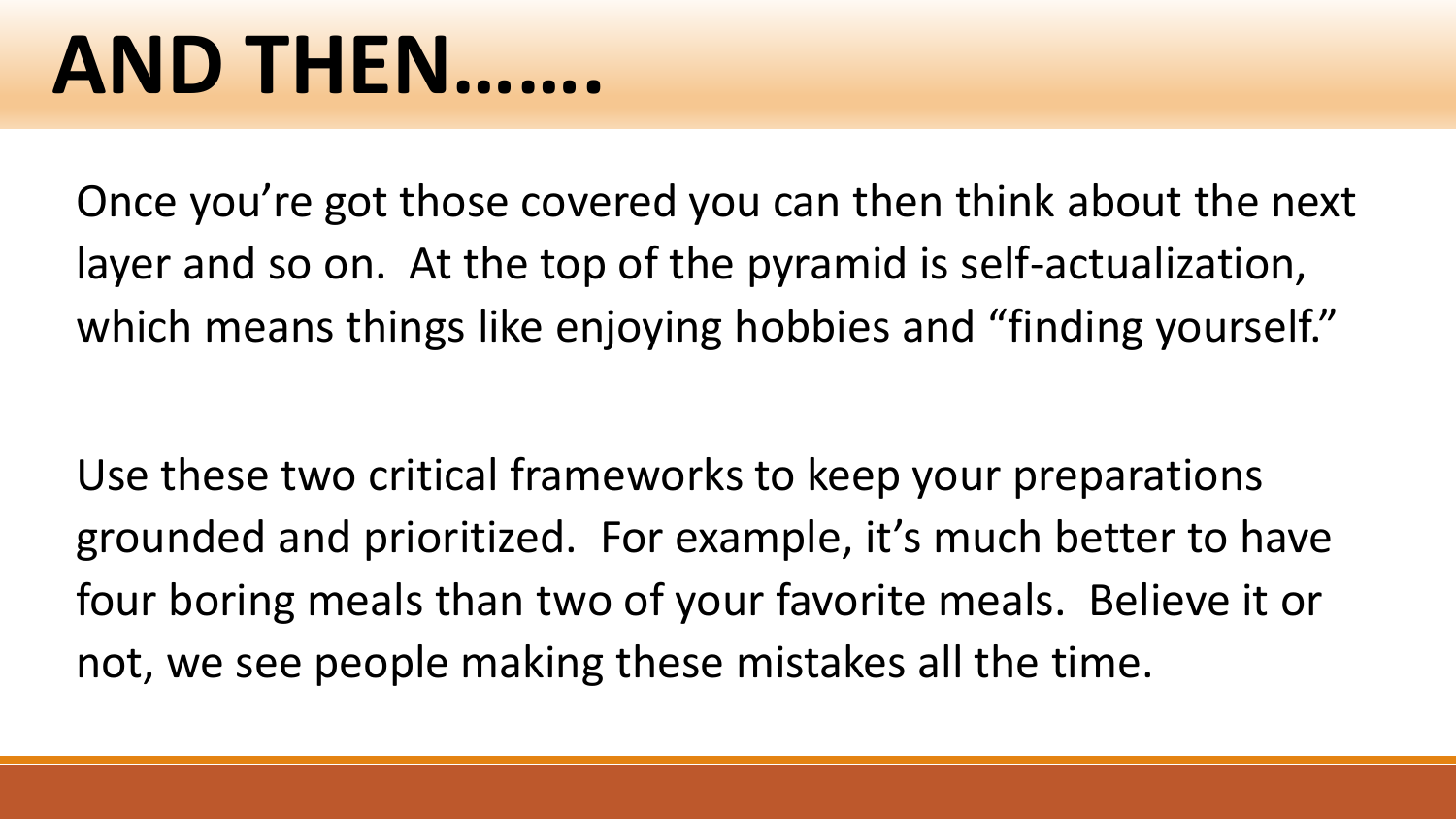### **2 WEEKs: Home checklist summary**

- **Water:** 15 gallons of potable water per person (1 gallon per day). Have ways to treat dirty water via either a water filter that is portable or units that sit on the counter, like a Berkey.
- **Food:** at least 23,000 calories per person (1,500 calories per day). Ready to eat, shelf stable food that need no more that boiling water to prepare. Get a mix of what you normally eat and prepper food.
- **Fire:** lighters, matches, and backup fire starters
- **Light:** Flashlights, headlamps, candles, lanterns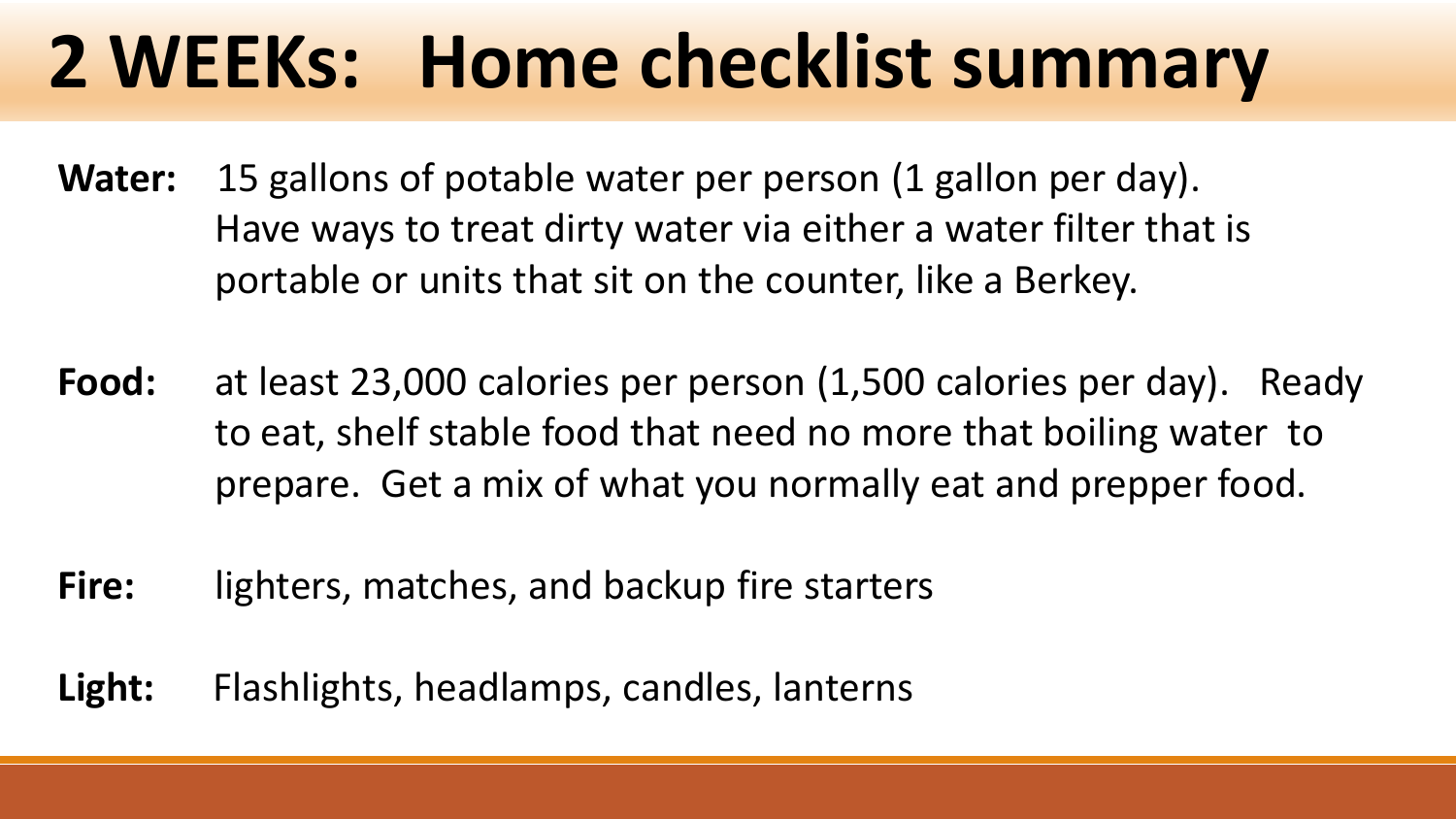## **CONTINUING…**

**Heating and cooling:** indoor safe heaters, extra blankets, USB powered fan

**Communication:** either a one way NOAA radio (for weather updates) or a two way ham radio

**Shelter**: a cheap tarp comes in handy for improvised shelter, plugging holes in the house, and clearing debris

**Hygiene:** hand sanitizer, wet wipes, camp soap

**Power:** spare batteries and rechargers (solar chargers)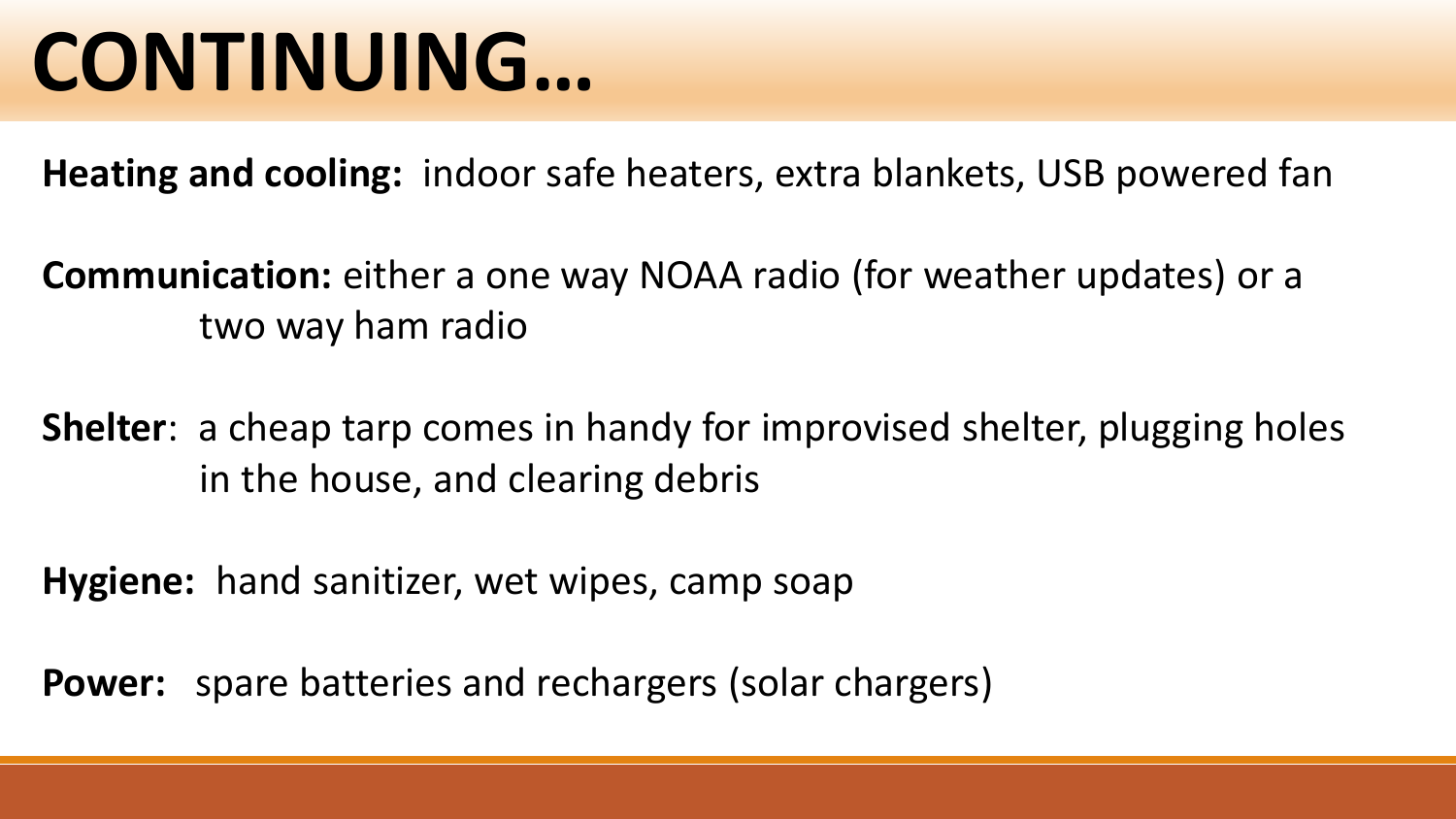

.

**Tools:** axe, shovel, work gloves, wrench, for gas lines, zip ties, duct tape, etc.

**Self-defense:** that's up to you, WHAT EVER YOU ARE COMFORTBLE WITH

**Cash:** whatever you can stash silver coins

**Mental health:** board games, books, headphones, movies downloaded to a tablet, etc.

**Medical:** list of prioritized home medical supplies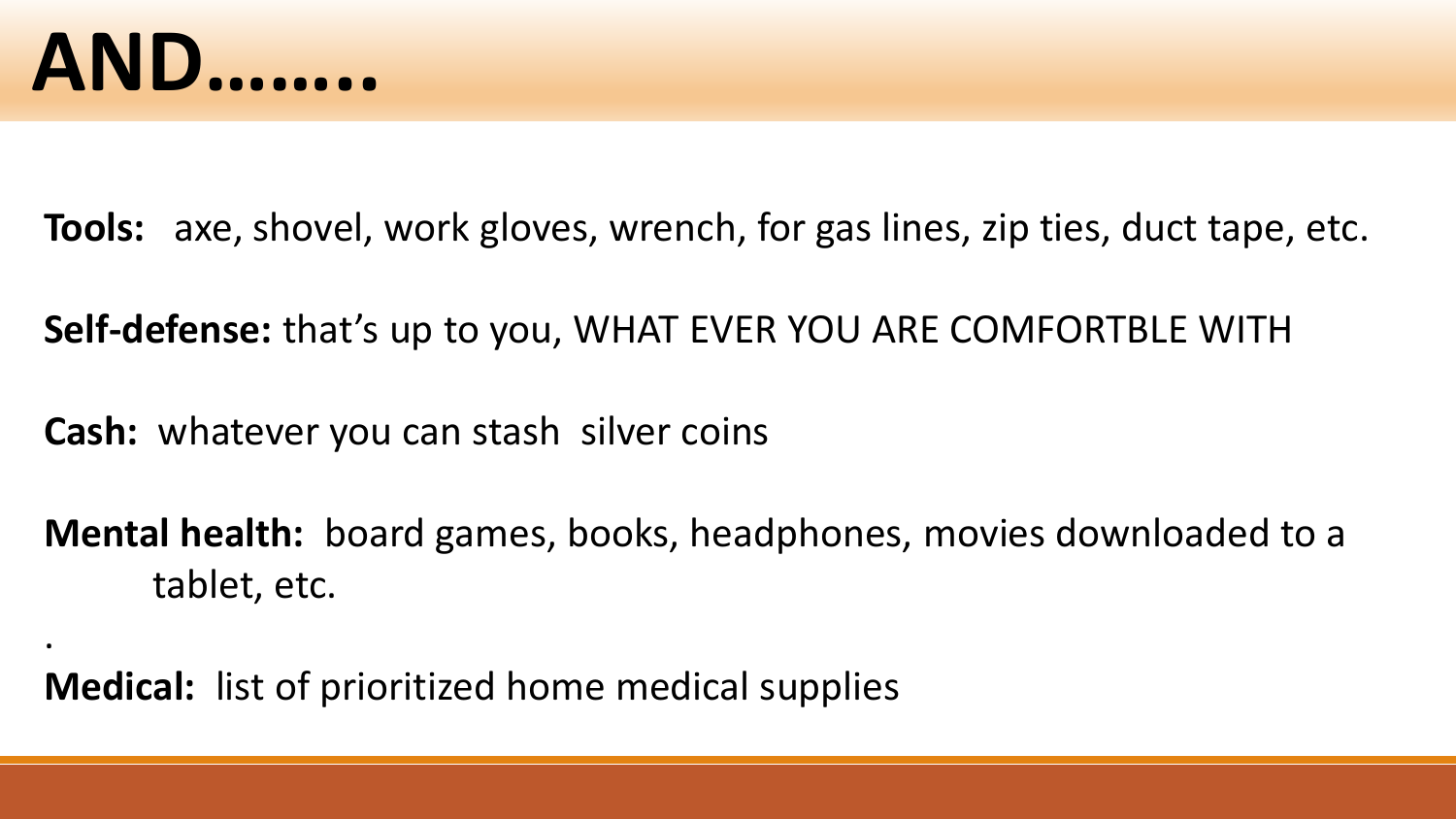**Documents:** copies of deeds/titles, insurance policies, birth certificates, maps, pictures of family members in both physical and USB thumb drive forms

**Local and emergency info:** write down important contact numbers, know location of hospitals

**Emergency plans for your family:** safe houses, routes, alternate transportation, phone trees, burial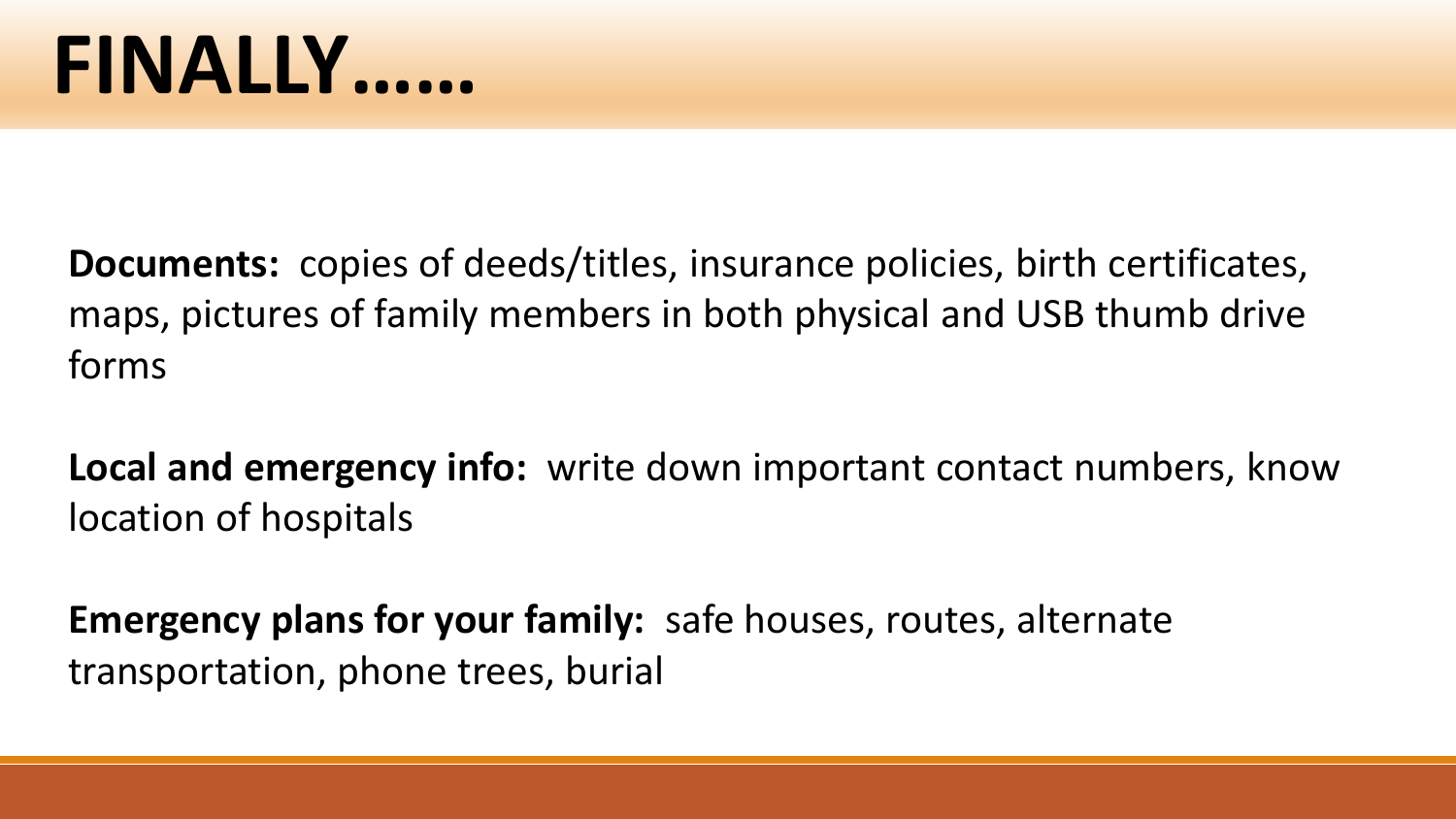#### **Guide Books: Emergency and How Too**

- Medical: Drug replacement
- First Aid: Basic and more advanced
- Preserving: Canning, dehydrating, smoking, salting, freezing
- Survival: Off the grid living

Alternatives: Heat, electricity, communication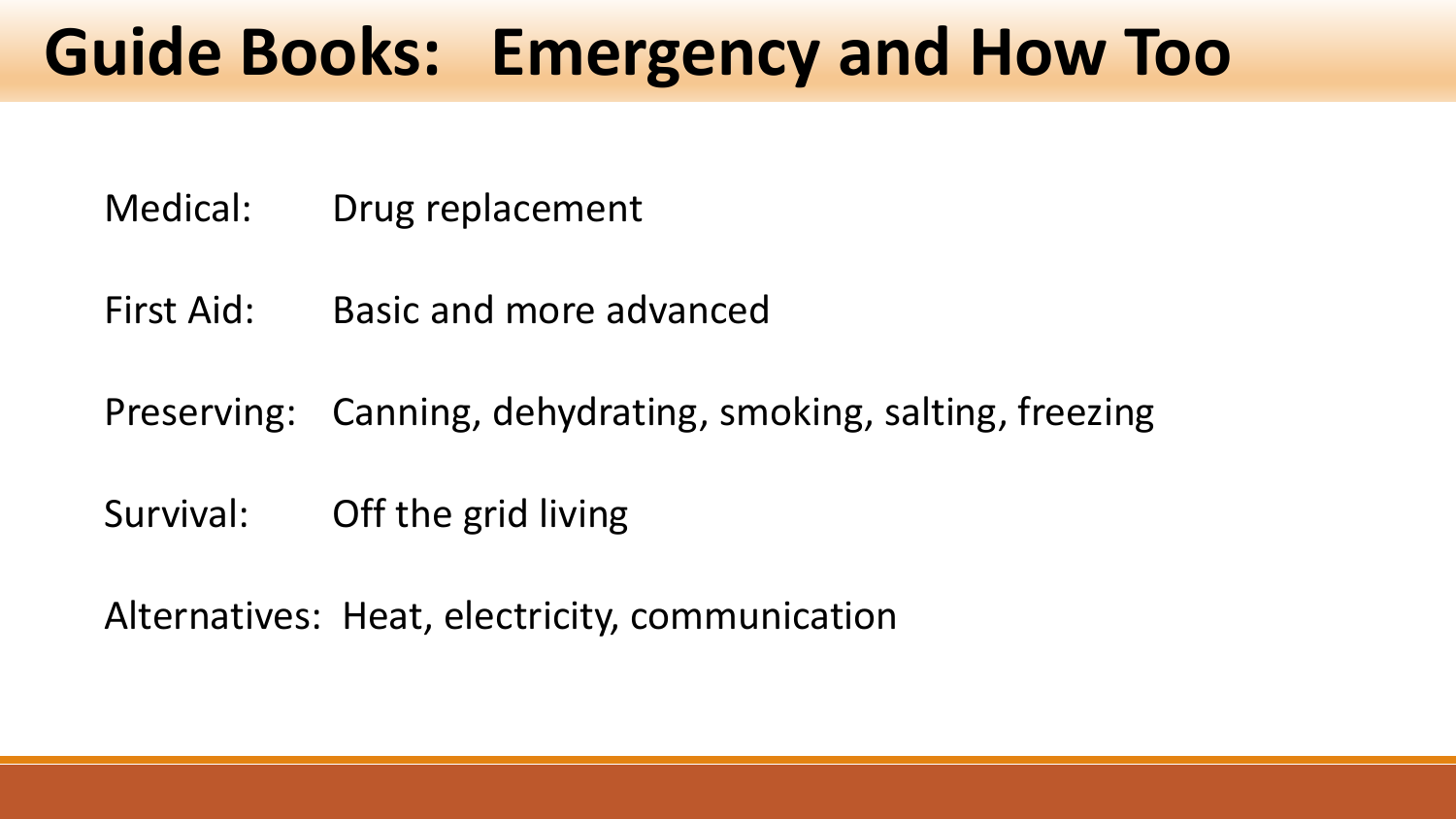#### **Bug Out Bags (BOB) for every Adult**

Level 1 First Aid Kit **Respirator** Respirator 32 oz potable water stored in a hard canteen Water purification tablets x 20 40 Water filter **Contractor trash bags** X2 Ready to eat Food **Example 2** and Lighter x 2 and matches Tinder **Headlamp** Field Knife Multitool Cordage X 50', zip ties Tarp Waterproof paper and pen Documents, maps, Cash Lithium ion battery pack Lithium ion battery pack Toilet paper and the set of the set of the Nail Clippers Jacket / outer shell Socks, Hat, gloves, Boots Top Base Layer and the settlement of the Bandana / gaiter Underwear, Pants, shirt Christian Cone or Two way radio USB charging cable and wall plug USB Storage bags 20L dry bag and 5X ziplocs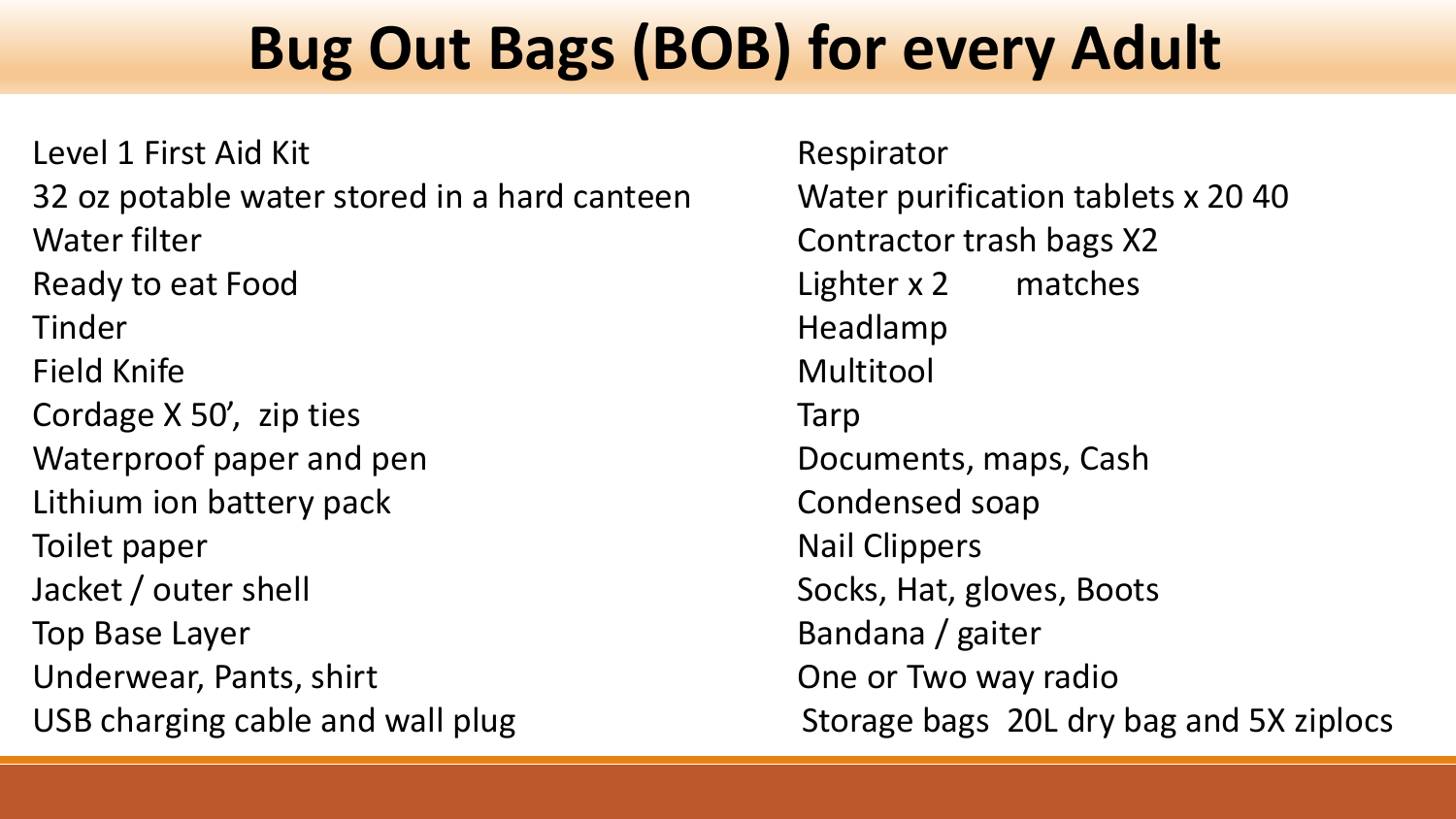# **GET HOME BAG**

Have a get home bag (GHB) in your vehicle trunk, work locker, office or wherever else it can be safely stored in a way that's near you during your typical day.

Have an everyday carry (EDC) items you keep on your person at all times, either on your body or in a daily use pack, like a backpack or purse.

Car supplies. Items for car problems.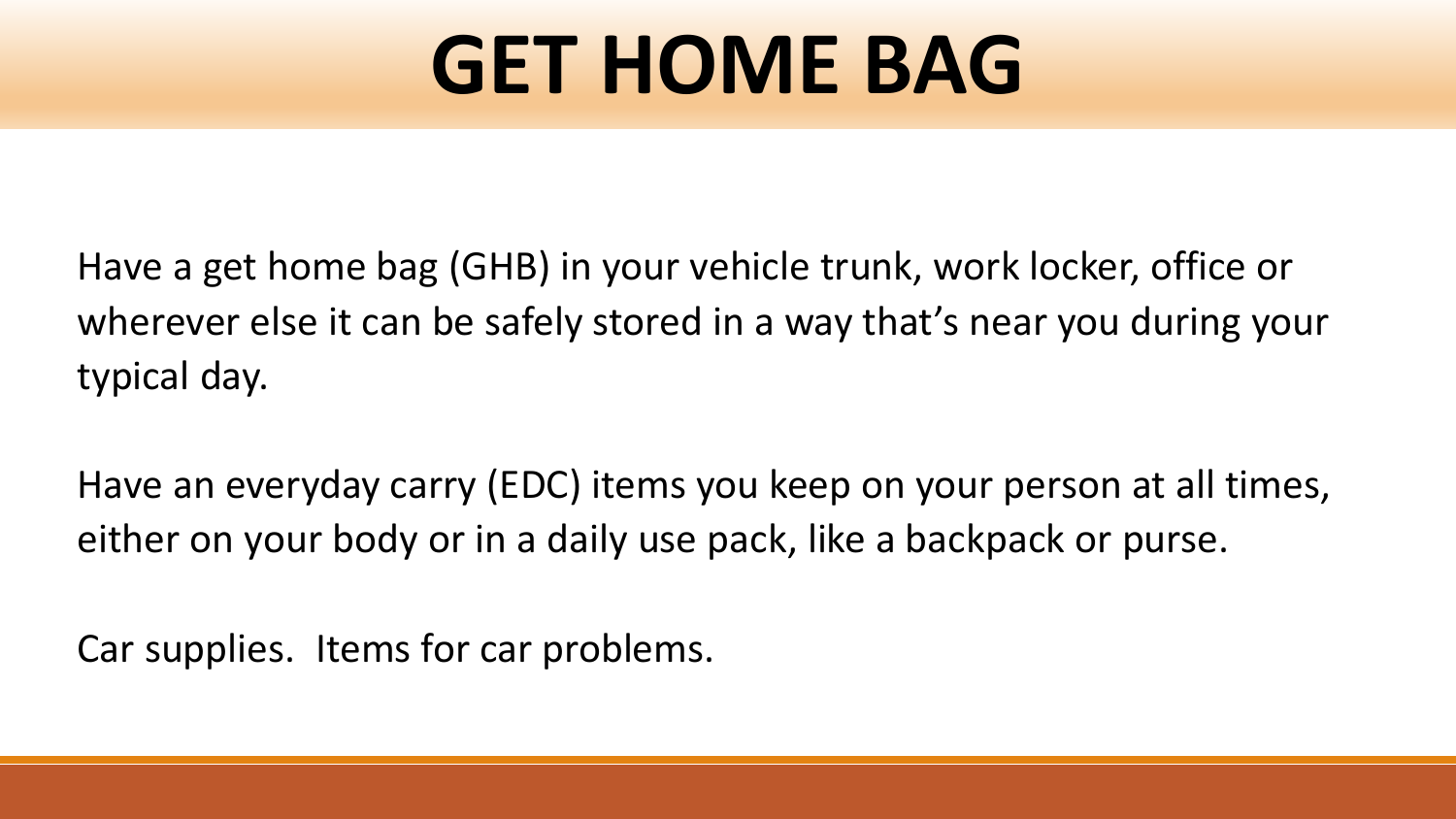# **EVERY DAY CARRY CHECKLIST**

Emergency details (laminated card of important info kept in a wallet) Hidden cash, silver coins Phone (usually with downloaded maps and helpful apps) Lithium Ion rechargeable battery pack Flashlight Pocket knife Multitool Lighter Paracord 1st aid kit Weatherproof notepad and pen Respirator Self-defense weapons, pepper spray, etc.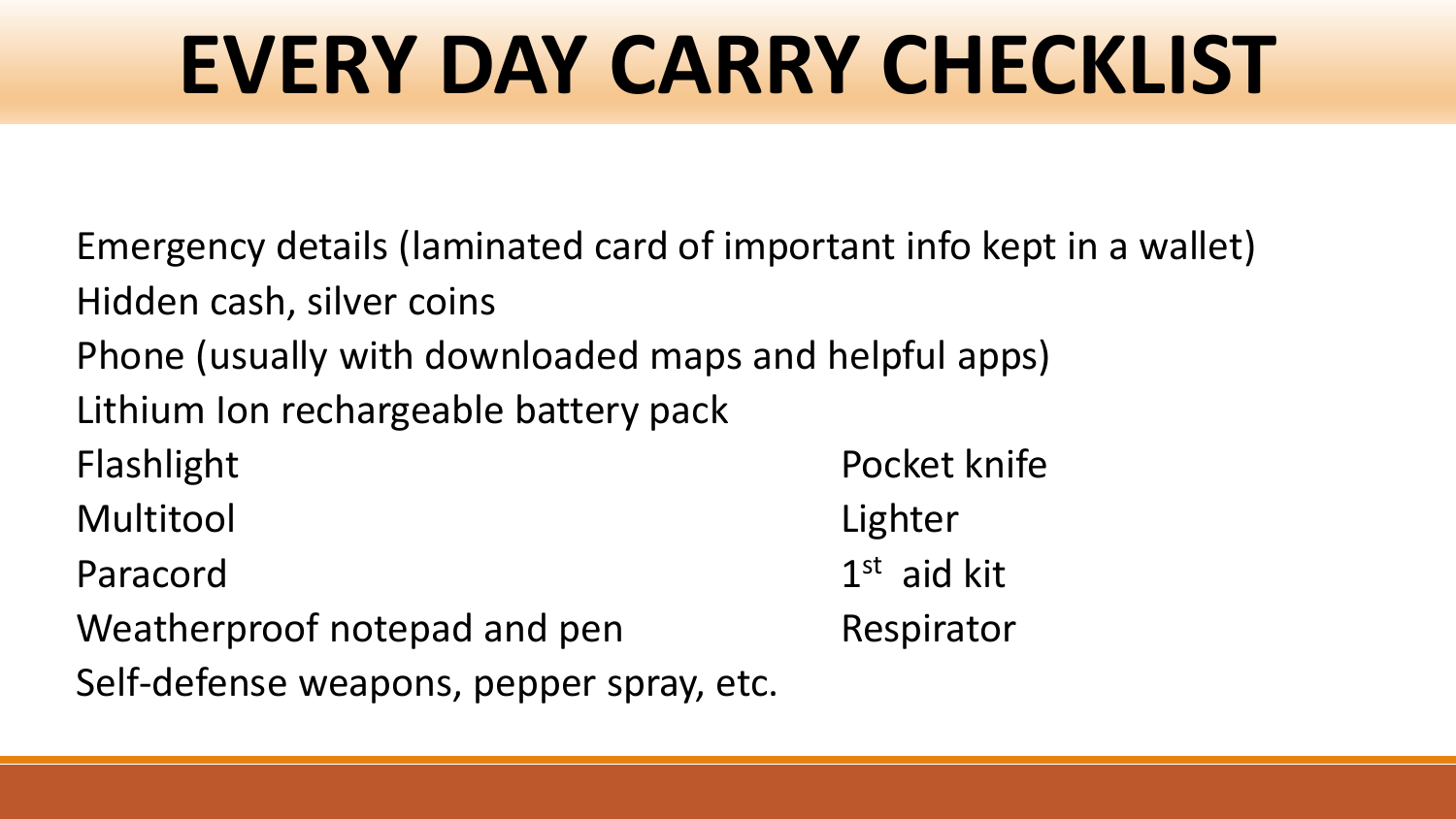# **WHAT TO KEEP IN YOUR VEHICLE**

In case of Emergency info kept in a glove box Maps Window breaker and seatbelt cutter tool Tump start battery Mylar emergency blanket or extra coat Mylar emergency blanket or extra coat Hat, sunglasses, sunscreen, bug spray Tow strap Tire Repair Kit **Road flares** Spare tire Tire wrench

Plug to turn a cigarette lighter into a USB charger Jack Kitty litter, sand or other spreadable traction Traction board Windshield scraper **Deicing wiper fluid** Stored water and/or a water Stored water Small Shovel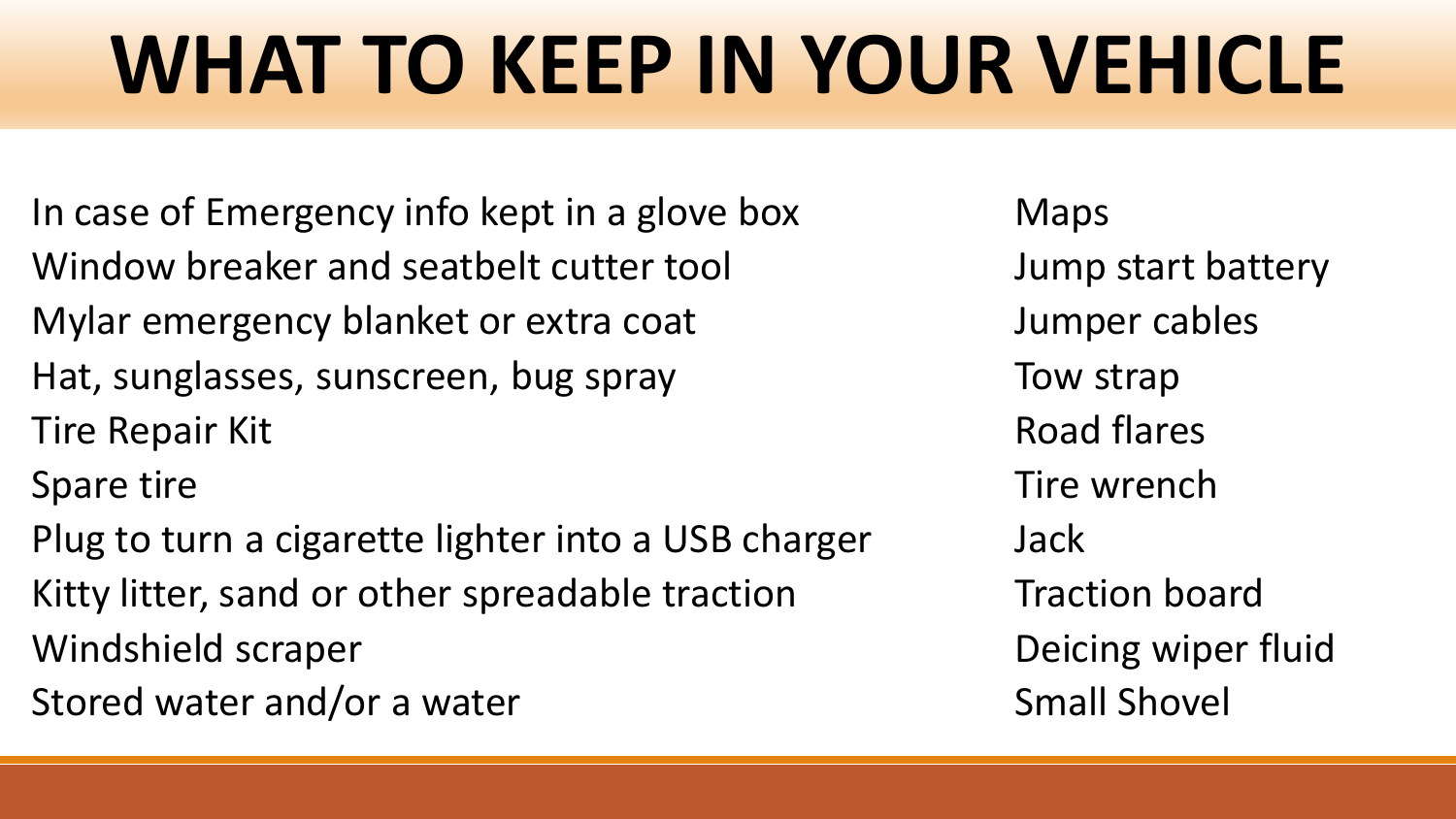# **SHARE AND RECRUIT**

Prepping is more effective and more fun when you share the responsibility with your friends, family, and neighbors.

During the **Great Depression** for example, studies show that areas with higher "community mindsets" fared much better than arears where people tended to go it alone.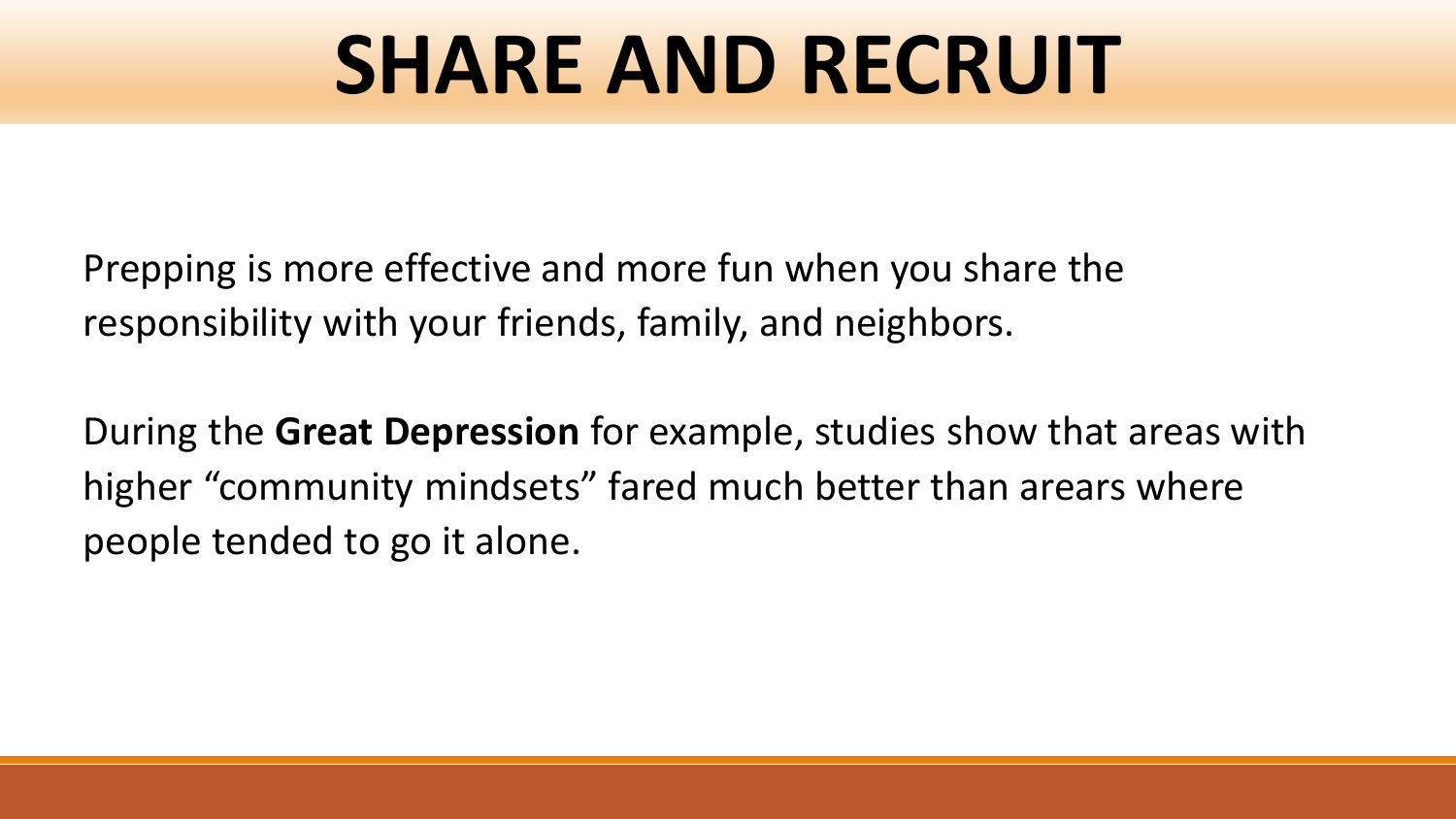### **More:**

Why and how to talk about prepping with your inner circles

You clearly don't want to broadcast your prepping to people you don't know, whether in the form of public social media post or obvious "flags" around your home.

#### **Don't paint targets on yourself or your stuff when an emergency hits.**

Family, friends, neighbors, and co-workers are all potential recruits. Not only will you feel good about helping others, you'll be better prepared the more of the varied skill set you have around you.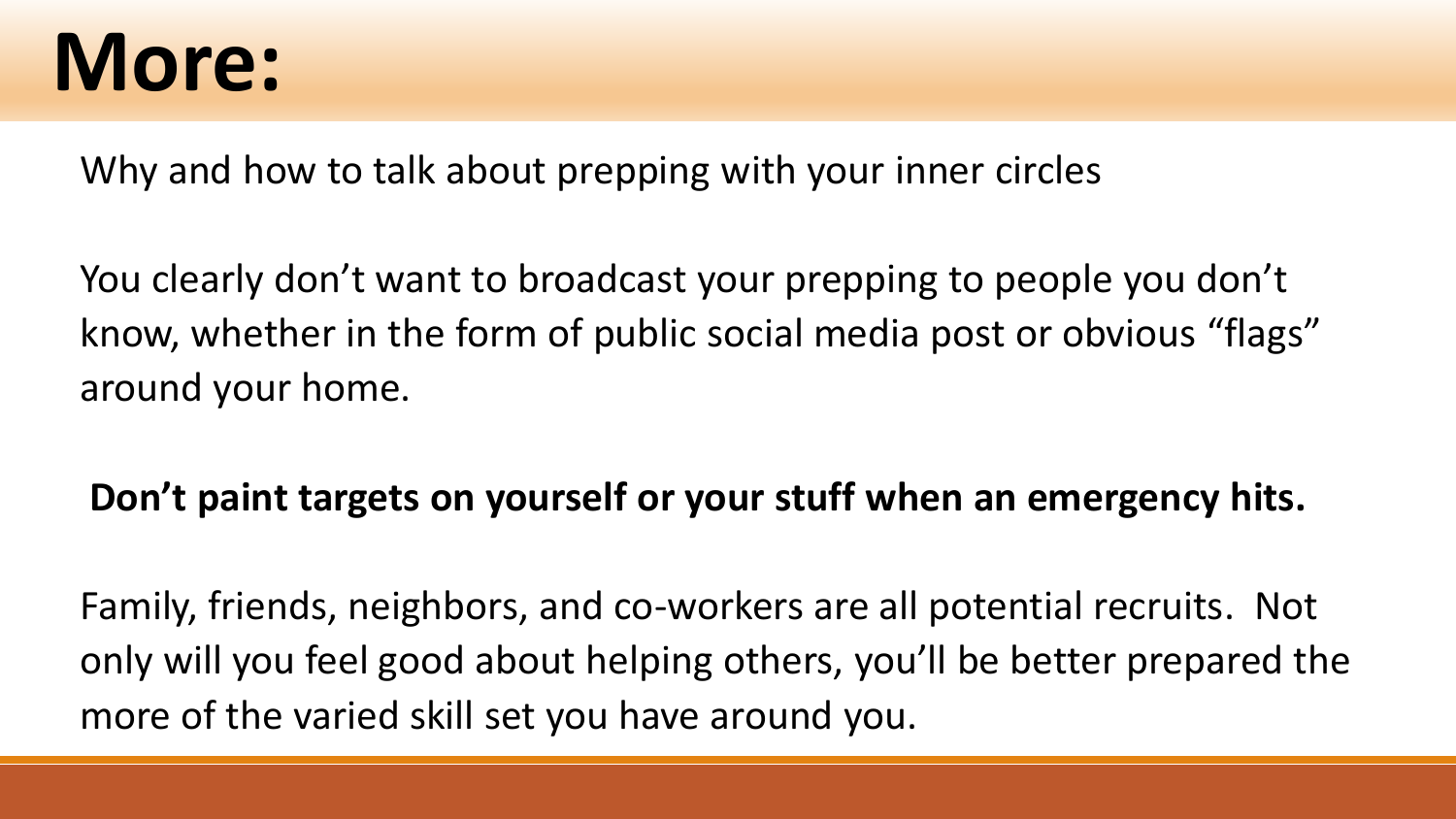### **TIP:**

A great way to meet other like-minded folks in your community is through local training – which may even lead to creating or joining a "resilience circle" or prepper mutual-aid group.

#### **Community Emergency Response Team (CERT)** course are

a free and popular example. You can just go for the class or sign up to be a community volunteer that's activated during a crisis.

#### **HAM RADIO CLUBS**

These are formed by like-minded folks, who often want to help during emergencies.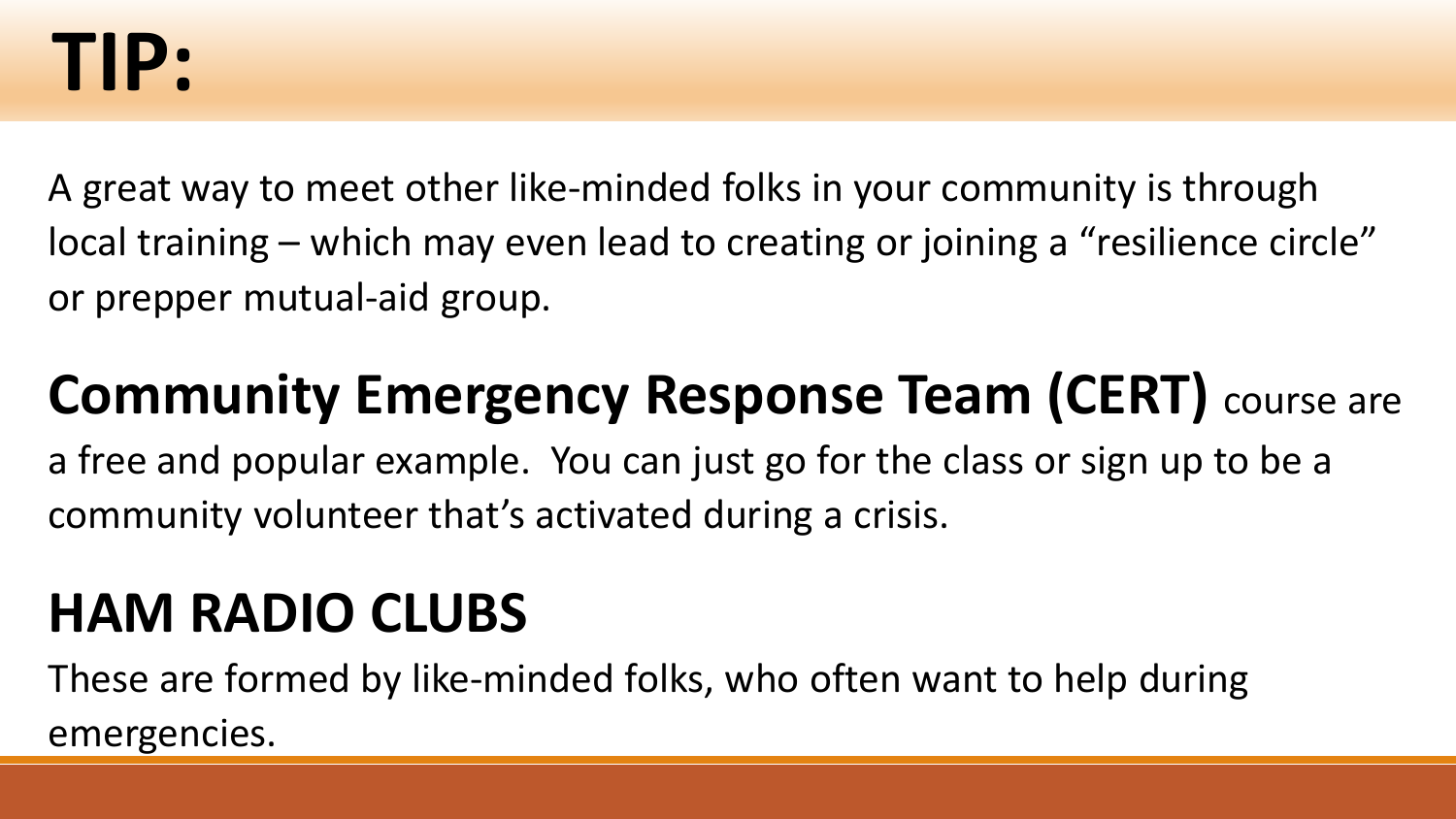#### **HAVE YOU ASSUMED** or **DISCUSSED YOUR SHELTER**

#### **Have you made solid plans? Or Just assumed you would be welcome**?

- Who ..... have you made your plans with?
- When ..... do you activate your plans?
- Where …. do you meet up?
- What .... are you to provide?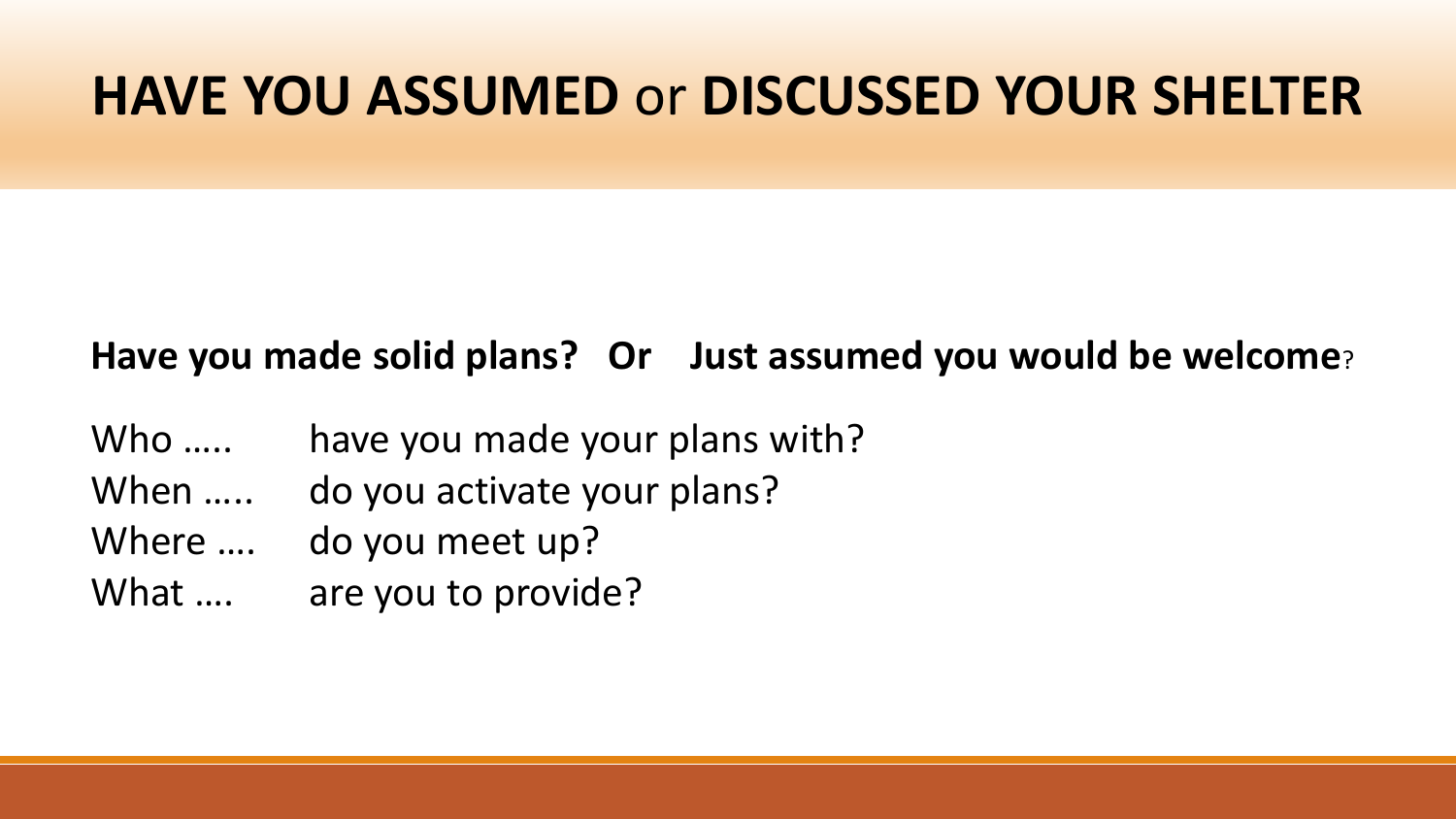# **WATER PURIFICATION**

Straws, portable filter bags

Purification additives:

tablets, silver biotics, iodine, activated charcoal, peroxide

Pitchers, counter tap like the Berkey filters UV lights, sunlight, boiling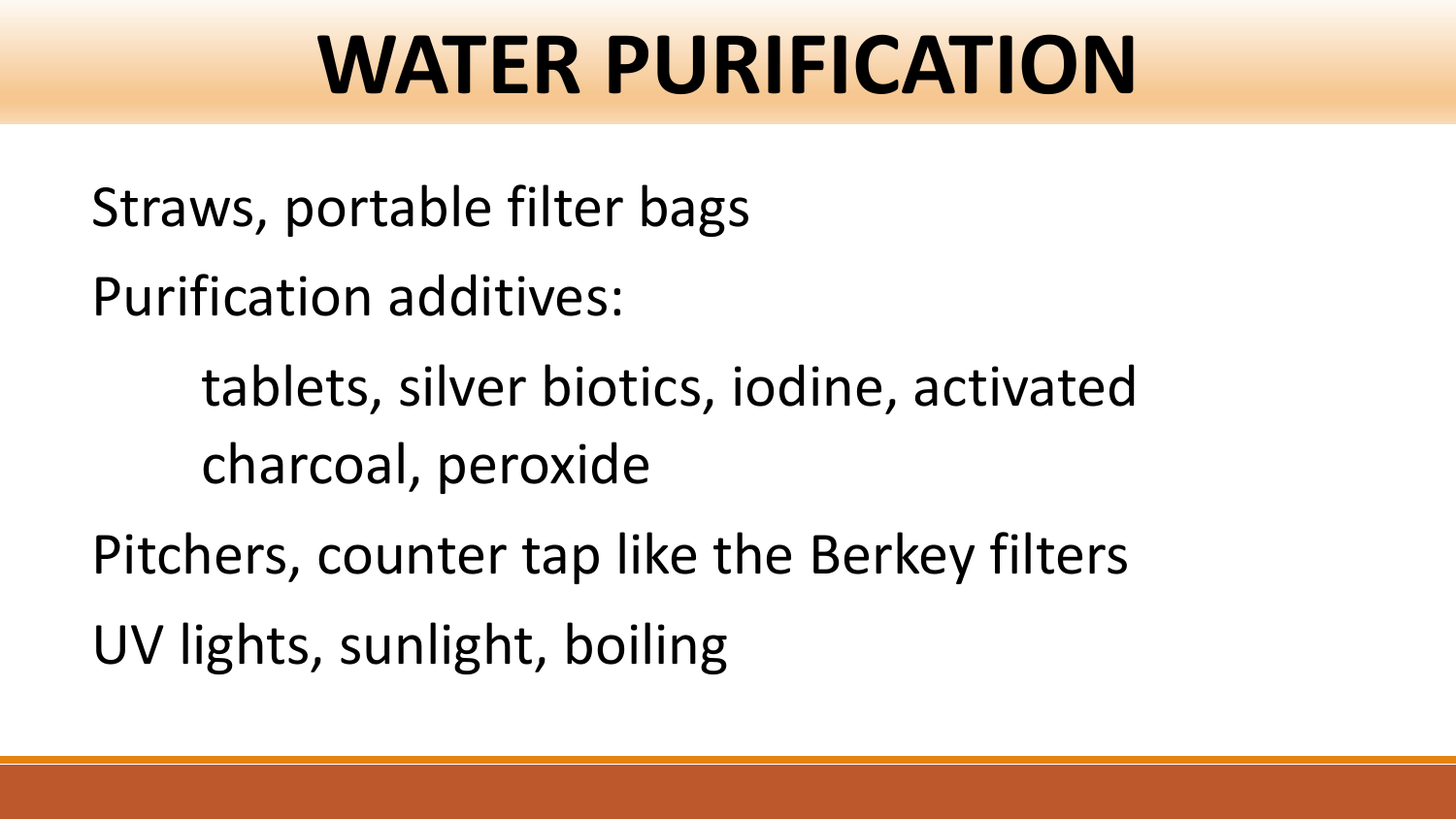### **FOOD SUPPLIES: 2000 CALORIES A DAY**

**Pantry** – 6 month to 2 years –bulk purchases such as the *Mennonite Store*, *Sam's Club, Costco*.

**Canned** – 1 year to 5 years – jars can be hard to get not, impossible later

**Dehydrated** – 1 year to 5 years – jars or mylar bags (Pack Fresh USA)

**Freeze Dried** – up to 25 – *Harvest Right*, store in mylar bags or Cans

**Seeds** – 1 to 3 years – *Seeds of Change*, *Turtle Tree Seeds*, save your seeds

**Survival Packets** – *Thrive life*, more useable like groceries, to save 15% off monthly shipments https://[www.thrivelife.com/invite/NDQ0Mjgz/](http://www.thrivelife.com/invite/NDQ0Mjgz/)

**4 PATRIOTS & My Patriot Supply** – for large packages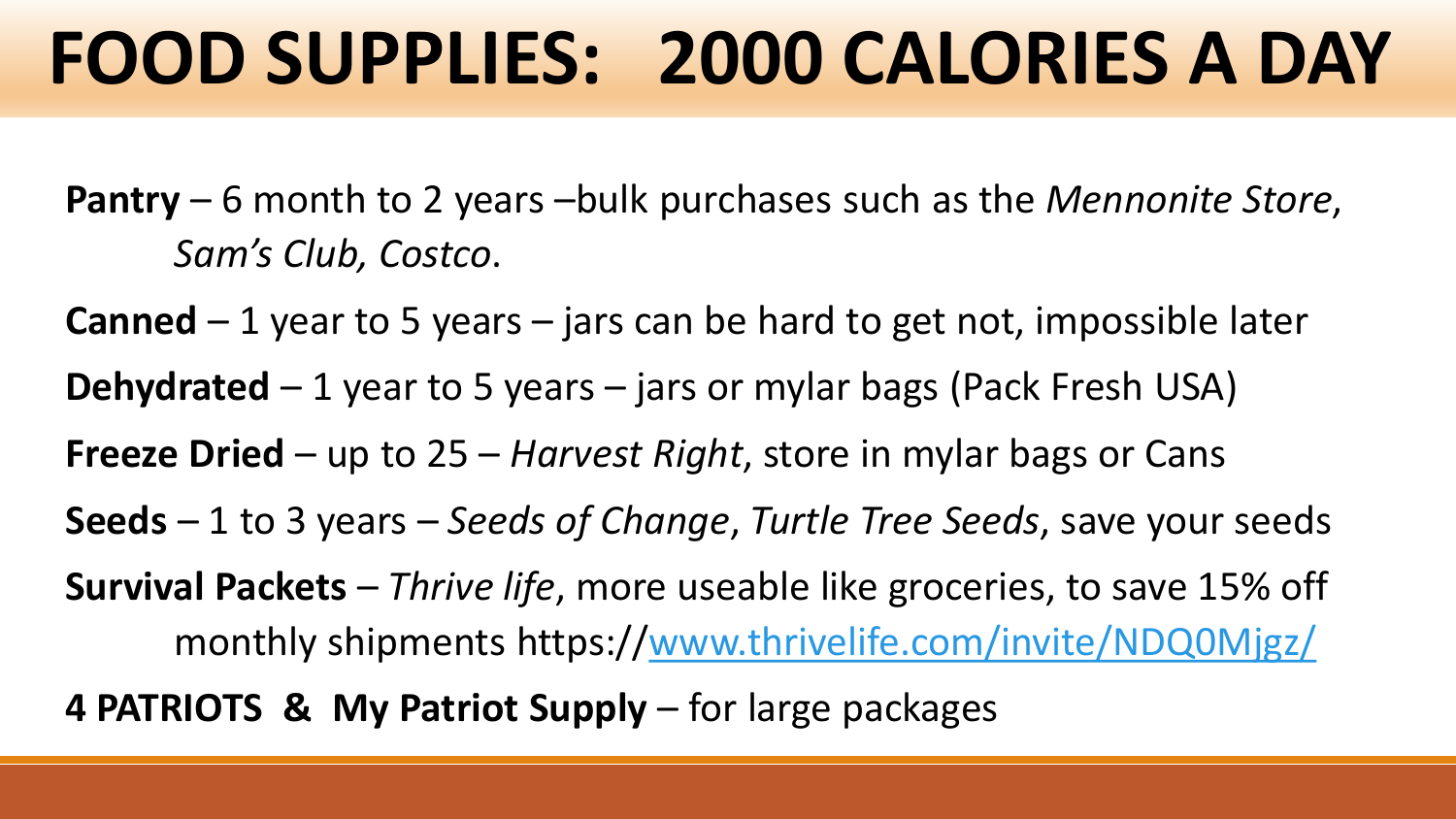### **MORE THAN BEANS AND RICE**

- **Grains:** Rice, oatmeal, barley pearls, millet, quinoa, bread flour, granola, cereals
- **Protein:** Canned chicken, tuna, salmon, beans, jerky, protein powder, frozen meats
- **Fats:** Olive oil, coconut oil, freeze dried avocado, seeds & nuts (soaked and dried) frozen butter, canned butter, tallow
- **Veggies:** Canned, dried, frozen, freeze dried, powdered
- **Cellar Foods:** Apples wrapped in paper, potatoes, onions, garlic squash
- **Spices/herbs:** Very important for digestion, immunity, uplifting/encouraging mentally/emotionally
- **Liquids:** Coffee, tea, hot chocolate, juice, drink powders like lemonade, canned juice
- **Junk food:** Popcorn, suckers, gum, chocolates, sparkling drinks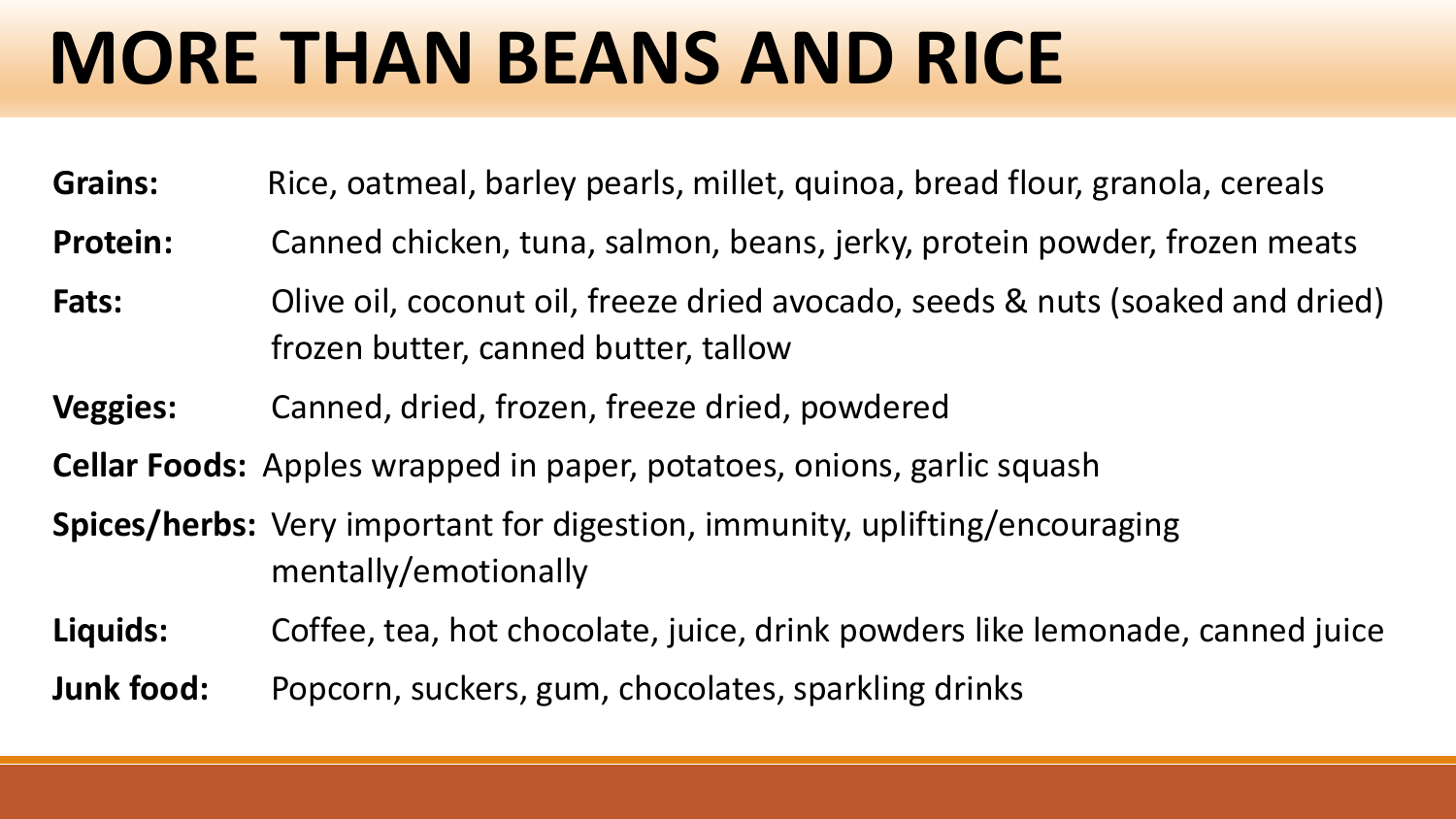### **HOW WILL YOU DO THESE THINGS**

- Defend and protect self and supplies Cook and preserve
- Get, keep and clean water **Easing Sect.** Heal wounds
- Remove human waste and trash **Easing Contract and trash heat the shelter**
- Provide supplements/medicine
- Communicate with others, get news
- Get from one place to another
- Mental Health read, music, keep records, calendar
- Hygiene bathe, toilet paper options, tooth care, feminine care, hair cuts/shave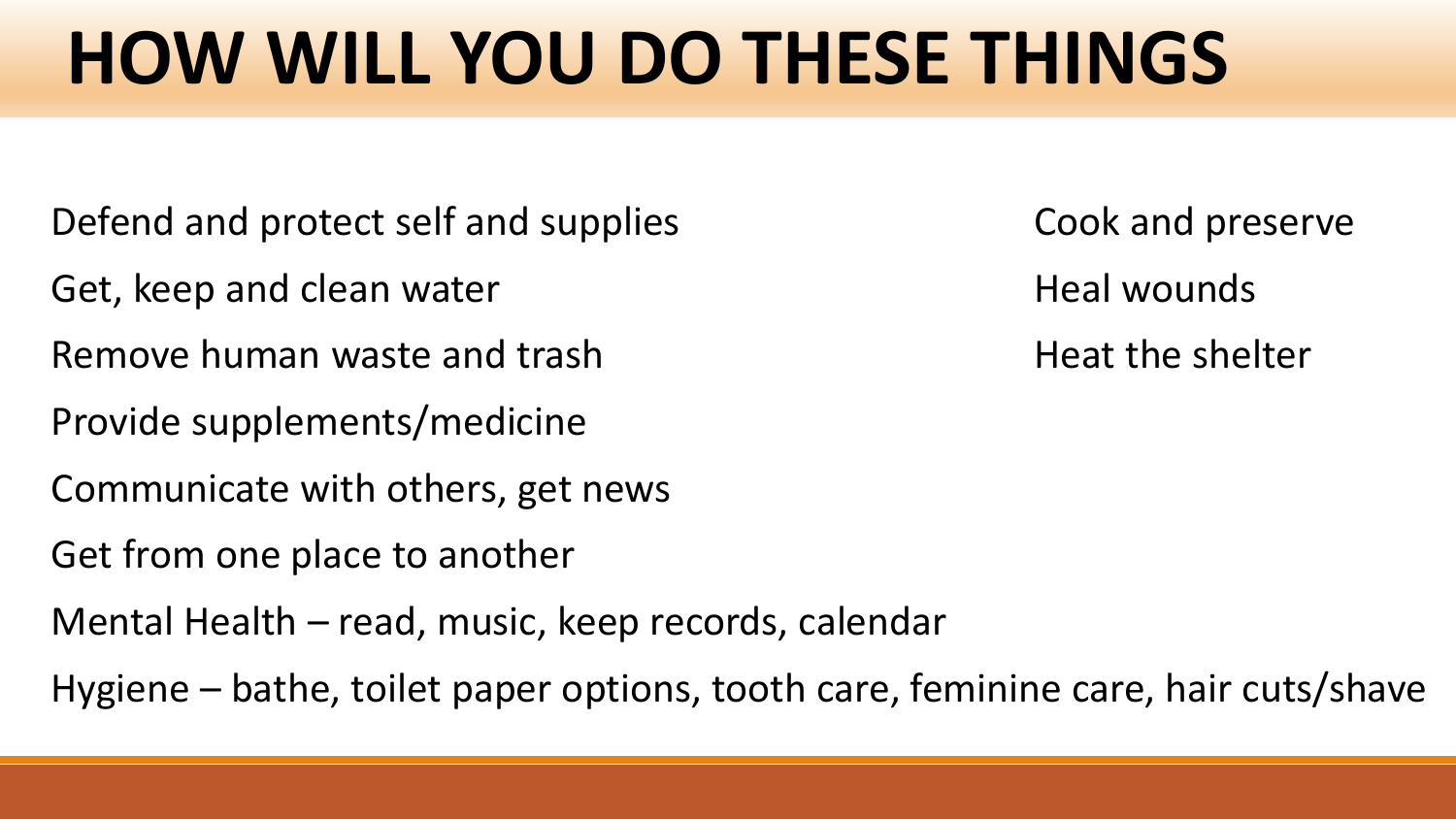### **IF THE PRESCRIPTIONS RUN OUT**

**Heart Regulation –** Mother's wort**,** Hawthorn, Cactus Homeopathic **High blood pressure –** Garlic/capsicum, Magnesium, kidney support **Antibiotics –** Colloidal silver, garlic, goldenseal, Oregano Essential oil **Depression –** mood elevator formula, Ignatia Homeopathic, St. John's Wort **Anxiety –** 5 flower remedy, aconite, Potassium, citrus oils **Pain –** Valerian, Phenylalanine, peppermint and other oils, CBD oil **Food poisoning** – Digize essential oil, activated charcoal **Head aches** – water, peppermint oil, M-grain oil **High blood sugar –** Golden Seal/artichoke **Blood thinners** – Garlic, Vitamin E **Thyroid** – Iodine, Thyroid Support **Restless legs** – Valerian, hops **Stroke –** cayenne pepper, black pepper **Covid –** Ivermectin, White pine, Boron, NAC (nacetillcysteine), Quercetin **Other items:** Oxygen tanks, Silver biotics, Food Grade Peroxide, Bag Balm, MMS